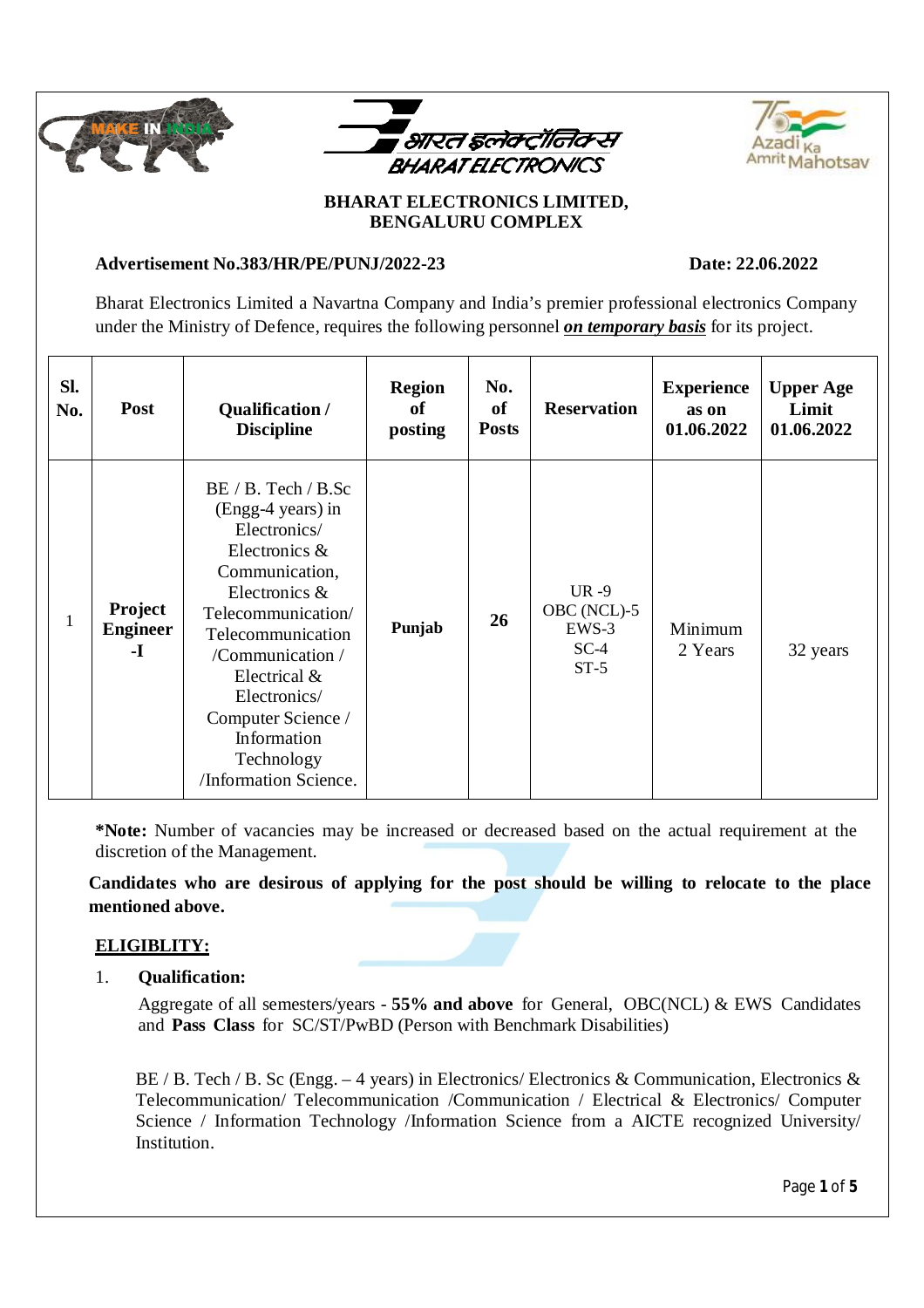





### 2. **Age as on 01.06.2022: Upper age limit is 32 years.**

The upper age limit indicated is for candidates belonging to General & EWS Category. The upper age limit will be relaxed by 3 years for OBC (NCL) candidates, 5 years for SC/ST and 10 years for PwBD candidates (having minimum 40% disability, in addition to the relaxation applicable to OBC(NCL)/SC/ST candidates).

#### 3. **Remuneration:**

An all-inclusive consolidated remuneration of Rs.  $40,000/$ - per month for the 1<sup>st</sup> Year of engagement, Rs. 45,000/- per month for the  $2<sup>nd</sup>$  year, Rs. 50,000/- per month for the  $3<sup>rd</sup>$  year and Rs. 55,000/- per month for the  $4<sup>th</sup>$  year respectively.

#### 4. **Experience:**

As on 01.06.2022, minimum of **2 years** of post-qualification relevant industrial experience in any of the following areas:

Experience in IT Infrastructure Projects/ IP Networking / Data Centre Projects/CCTV Projects/Sensors based IOT Projects / any IP enabled Electronic / Software product Installation, Configuration, Maintenance or Product Support services are preferred.

#### *Note: Teaching/Academic/Research work will not be considered as relevant post qualification industrial experience.*

#### 5. **Period of contract:**

Initially for a period of Three (3) Years from the date of joining. However, the same may be extended upto a maximum of One year (Maximum tenure of 4 years) depending on the progress of the project and performance of the candidate.

**However, if any candidate has completed three years of tenure as a Trainee Engineer in BEL and has applied for Project Engineer post he/she will be directly inducted as Project Engineer–II. The remuneration of such candidates will be Rs.45.000/- for the 1st year, Rs. 50,000/- for 2nd year and Rs.55,000/- for the 3rd year. The overall tenure will be limited to 3 years only.**

### 6. **Job Responsibilities:**

- Configuration, Updation and Maintenance of IP Enabled sensors viz Cameras, Radar, Controller for electrical fence and its accessories and meet uptime SLA.
- Configuration, Updation and Maintenance of Data Centre infrastructure viz Servers, Switches, Storage, Fire control System, Access control System, CCTV System, Precision AC,

DG Sets and UPS to meet uptime SLA.

- Configuration, Updation and Maintenance of IT Application Software and meet uptime SLA.
- Configuration, Updation and Maintenance of Command and Control Centre Viz PC, Work Station, Data Wall etc., along with sensor network, Power System and meet uptime SLA.
- Co-ordination with Customer, various OEMs/vendor's and BEL Bengaluru for smooth execution of project i.e., Installation & Commissioning and maintenance

Page **2** of **5**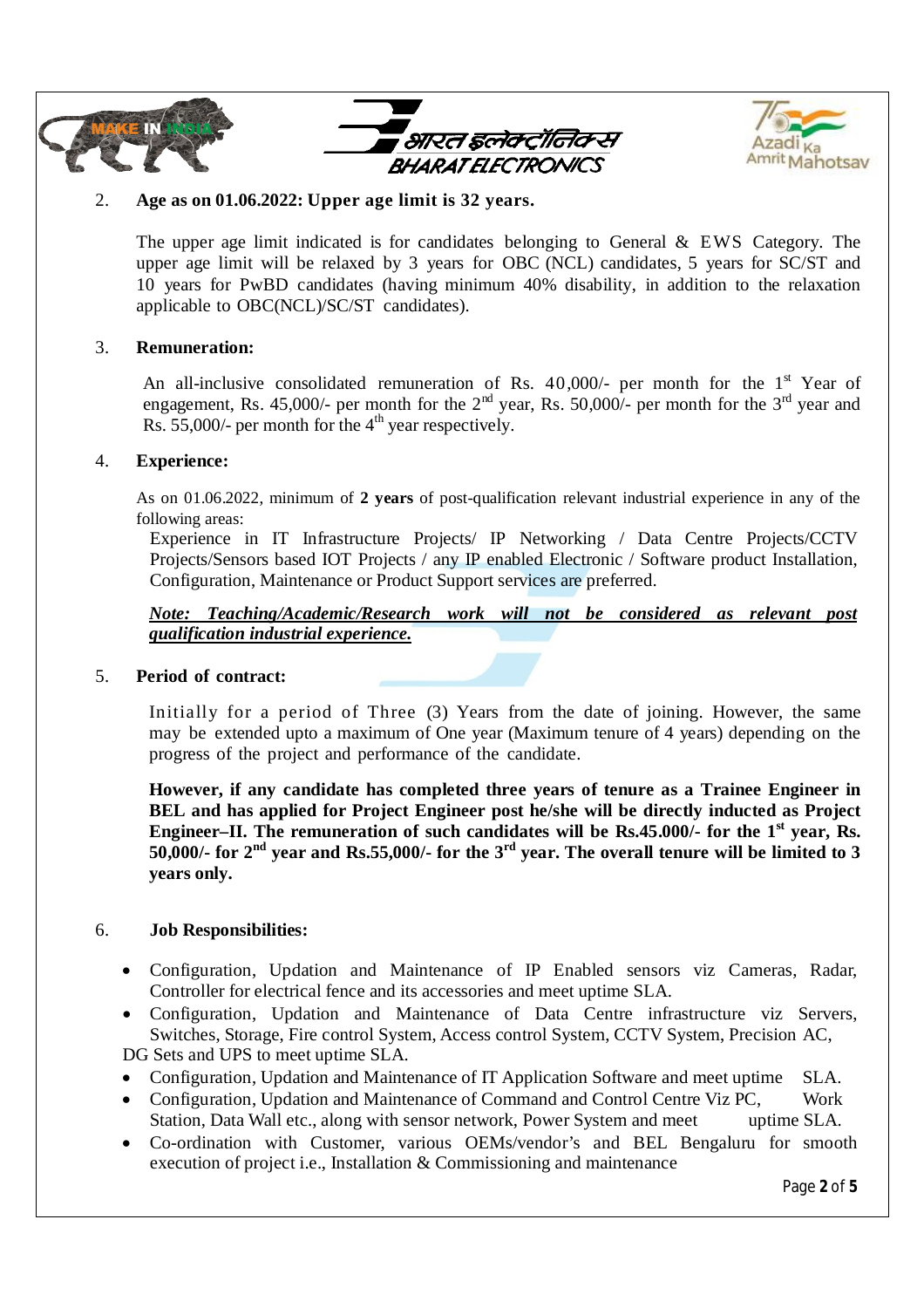



- To maintain all standard documents required for Internal and External audit.
- Complaint registration & resolution, NMS verification, and logistic support.
- Should be willing to work in 3 rotational shifts.

## **SELECTION PROCEDURE:**

- Selection will be through a Written Test for shortlisted candidates, followed by an Interview, only for those candidates who qualify in the Written Test. **The venue for the Written Test / Interview will be intimated later.**
- 85% Marks will be allotted for the written test and 15% Marks for the interview. Candidates who pass the written test will be called for interview in the ratio of 1:5 in the order of merit.
- The names of candidates shortlisted for Written Test/Interviews and final selections will be notified on our Company's website.
- Please note that Written Test/Interview call letters will be sent through email only.

## **HOW TO APPLY**:

Applications complete in all respects should be sent by **ordinary/speed post to**

### **Manager HR (SC&US/HLS&SCB),**

#### **Bharat Electronics Ltd,**

#### **Jalahalli post, Bengaluru – 560013**

### **Completed application should reach on or before 06.07.2022**.

Applications that are incomplete, not in the prescribed format, not eligible, without the required enclosures will be summarily rejected without assigning reasons and no correspondence in this regard will be entertained. **The application should be sent by superscribing on the envelop the post and region applied for.** 

**Documents to be submitted:** Candidates are required to attach the following documents along with the application.

i)  $10^{th}$  Standard marks card (as proof of date of birth)

ii) All certificates (starting from Matriculation/Class X) in support of educational qualifications.

iii) B.E/B.Tech/B.Sc (Engg.-4years) Degree certificate (as applicable). **In case of CGPA or credits system of assessments, the candidates are required to attach the formula for conversion of CGPA/ Credits to percentage in accordance with the respective University norms issued from the University. In the event of failing to do so the candidature will be cancelled.**

iv) All semester Marks Sheets/Final consolidated marks sheet.

v) Caste/Community/Disability/Income certificate in case of candidates belonging to SC/ST/OBC(NCL)/PwBD/EWS respectively. Candidates claiming reservation under any of the above categories are required to submit the certificate in the prescribed format. The formats of various certificates are provided as link to the advertisement. Candidates belonging to OBC (NCL) category should possess the certificate issued on or after 01.04.2021. Candidates belonging to EWS category are required to produce the Income & Asset certificate either for the year 2020-21 or the present financial year. (Prescribed formats are attached long with this advertisement)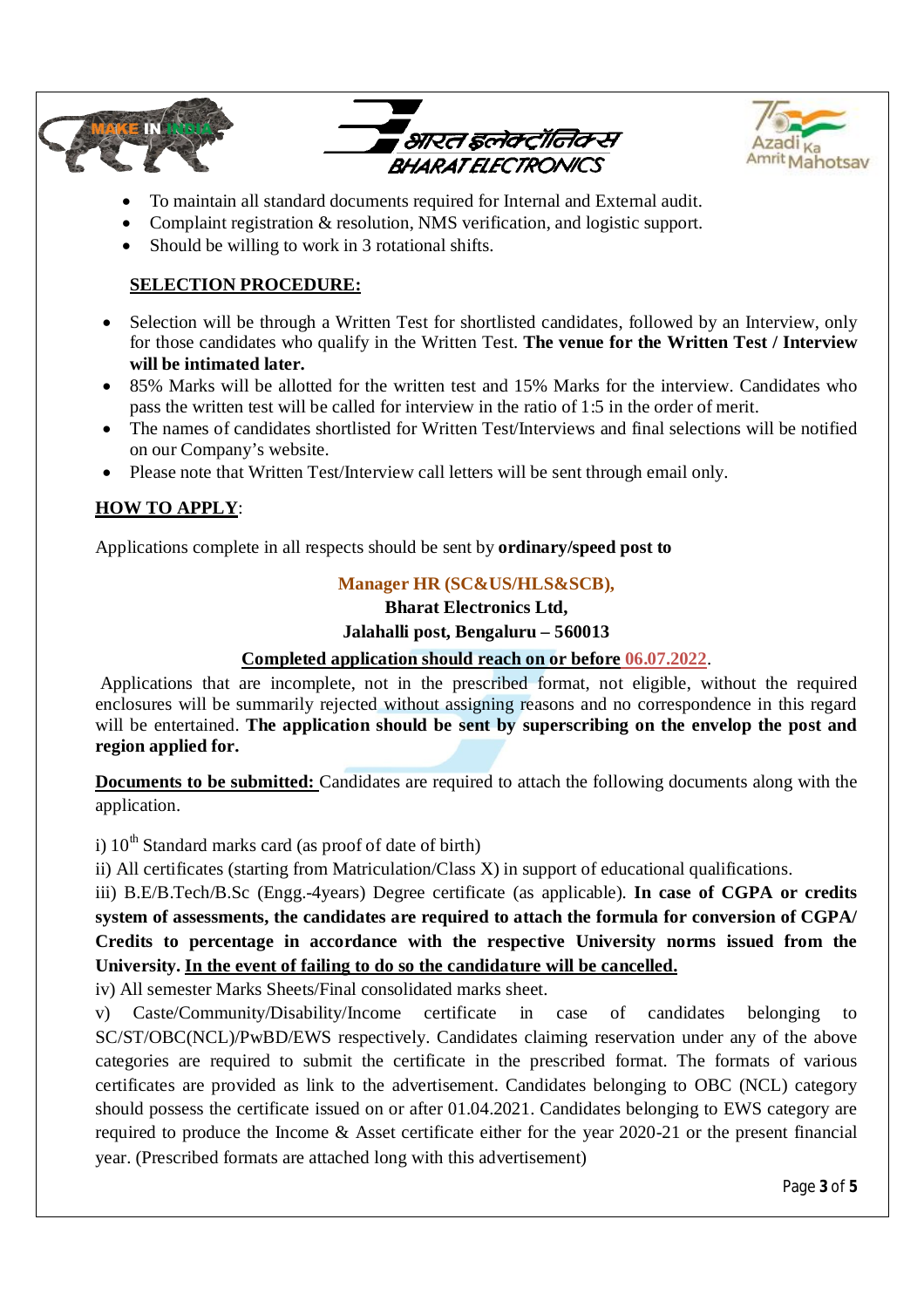

**vi) Post-qualification experience certificate/s from previous to till current employer. The joining/appointment letter and relieving letter (wherever applicable) needs to be attached to determine the number of years of post-qualification experience. Where current employment certificate is not produced the joining/appointment letter, first and latest pay slip and employee ID proof should be compulsorily attached to determine the number of years of experience.**

vii) Candidates if working in PSUs/ Govt. organizations should compulsorily submit 'No Objection Certificate' at the time of application or interview.

viii) Copy of the SBI receipt.

## **APPLICATION FEES**:

| Post                  | <b>Application fee</b>   | <b>Exemption</b>                                                                                          |
|-----------------------|--------------------------|-----------------------------------------------------------------------------------------------------------|
| Project Engineer $-I$ | $Rs. 400/- +$<br>18% GST | Candidates belonging to PwBD,<br>SC and ST categories are<br>exempted from payment of<br>application fee. |

- The application fee should be remitted through SBI Collect (through online mode or through SBI Branch). Click on the Payment link available in BEL Website.
- Candidates are requested to read the details and screenshots for making the payment.
- Candidates can also make the payment by approaching SBI branch. You have to select SBI branch in the payment option and download pre-printed challan generated through SBI Collect and deposit the application fee (as applicable) plus applicable bank charges in any SBI Branch. The candidate should ensure to obtain the seal and signature of the bank official.
- Candidates have to enter the "**SBI Collect reference No.**" generated after payment, in the Application Form.
- Candidates may go through all instructions and eligibility criteria carefully before remitting Application Fee and submitting the application. Fee once paid will not be refunded.

### **GENERAL:**

- Selected candidates are required to obtain a Medical Insurance cover for a sum of Rs. 2 lakhs per annum for and Rs. 5 lakhs per annum for Life Cover Insurance and the same should be submitted at the time of joining. In addition to the remuneration indicated, a consolidated amount of Rs. 12,000/- per year will be paid towards expenses like medical insurance premium, attire allowance, stitching charges, footwear allowance, etc.
- **The Trainee Engineers who are currently working in BEL prior intimation shall be given to the respective HR department of the Unit/SBU/CSG where the engineer is working**.
- **Lateral application for the same post is not permitted i.e. Project Engineers who are presently working in one of the Unit of BEL is not eligible to apply for Project Engineer elsewhere in BEL. If applied, the application will be summarily rejected without assigning any reasons.**